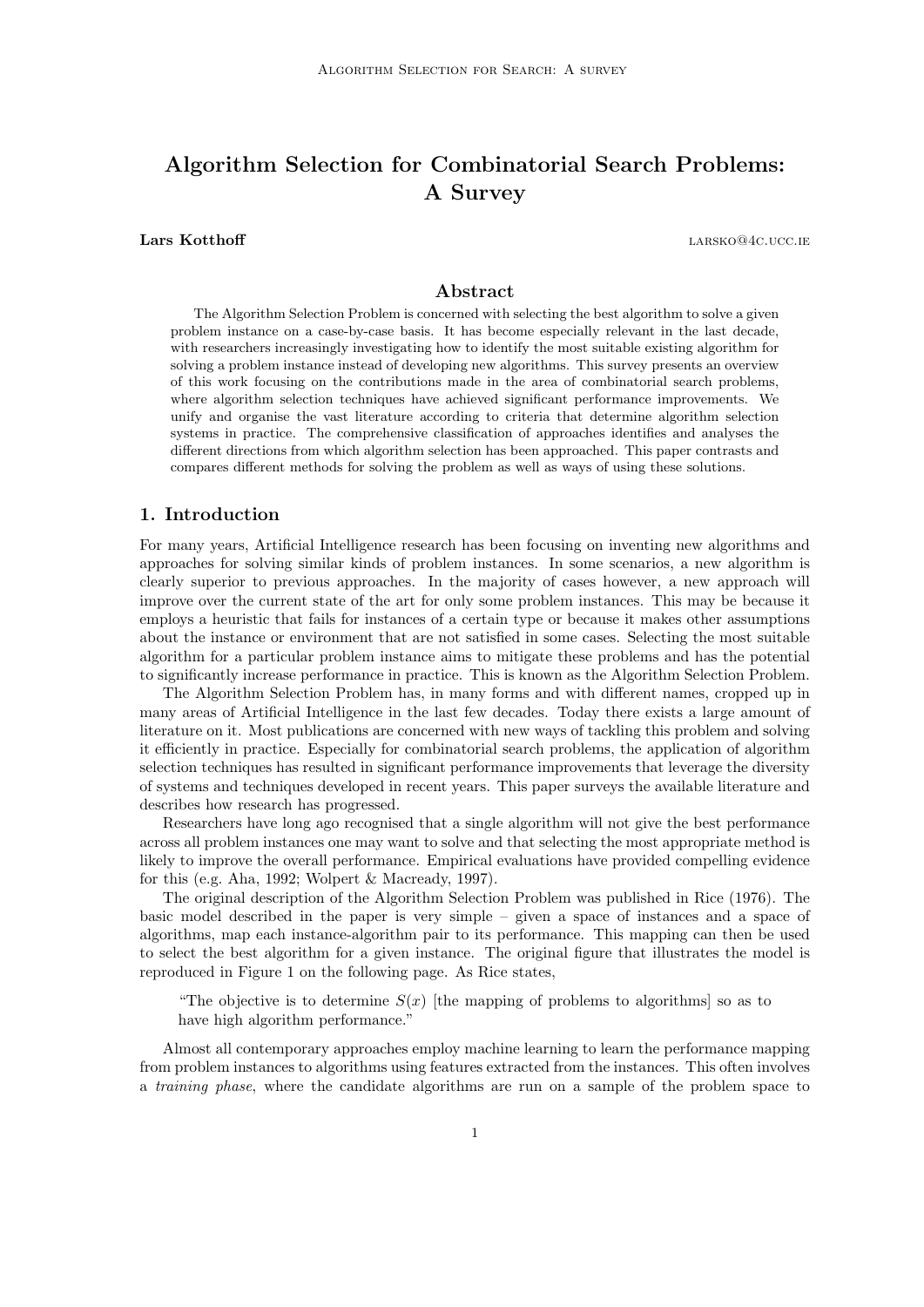

Figure 1: Basic model for the Algorithm Selection Problem as published in Rice (1976).



Figure 2: Contemporary algorithm selection model. Dashed lines show optional connections.

experimentally evaluate their performance. This training data is used to create a *performance model* that can be used to predict the performance on new, unseen instances. The term *model* is used only in the loosest sense here; it can be as simple as a representation of the training data without any further analysis.

Figure 2 sketches a contemporary algorithm selection model that corresponds more closely to approaches that use machine learning. At the heart of is the selection model *S*, which is trained using machine learning techniques. The data for the model comes from the algorithms  $A \in \mathcal{A}$  and the problems  $x \in \mathcal{P}$ , which are characterised by features. *S* is created either by using training data that contains the performances of the algorithms on a subset of the problems from the problem space, or feedback from executing the chosen algorithm on a problem and measuring the performance. Some approaches use both data sources.

The model *S* makes the prediction of a specific algorithm *A* given a problem *x*. This algorithm is then used to solve the problem. At a high level, this describes the workings of an algorithm selection model, but there are many variations. The figure is meant to give a general idea, not describe every approach mentioned in this paper.

Arguably, one of the most prominent systems to do algorithm selection is and has been SATzilla (Xu, Hutter, Hoos, & Leyton-Brown, 2008). There are several reasons for this. It was the first system to really bring home the point of algorithm portfolios in combinatorial search by dominating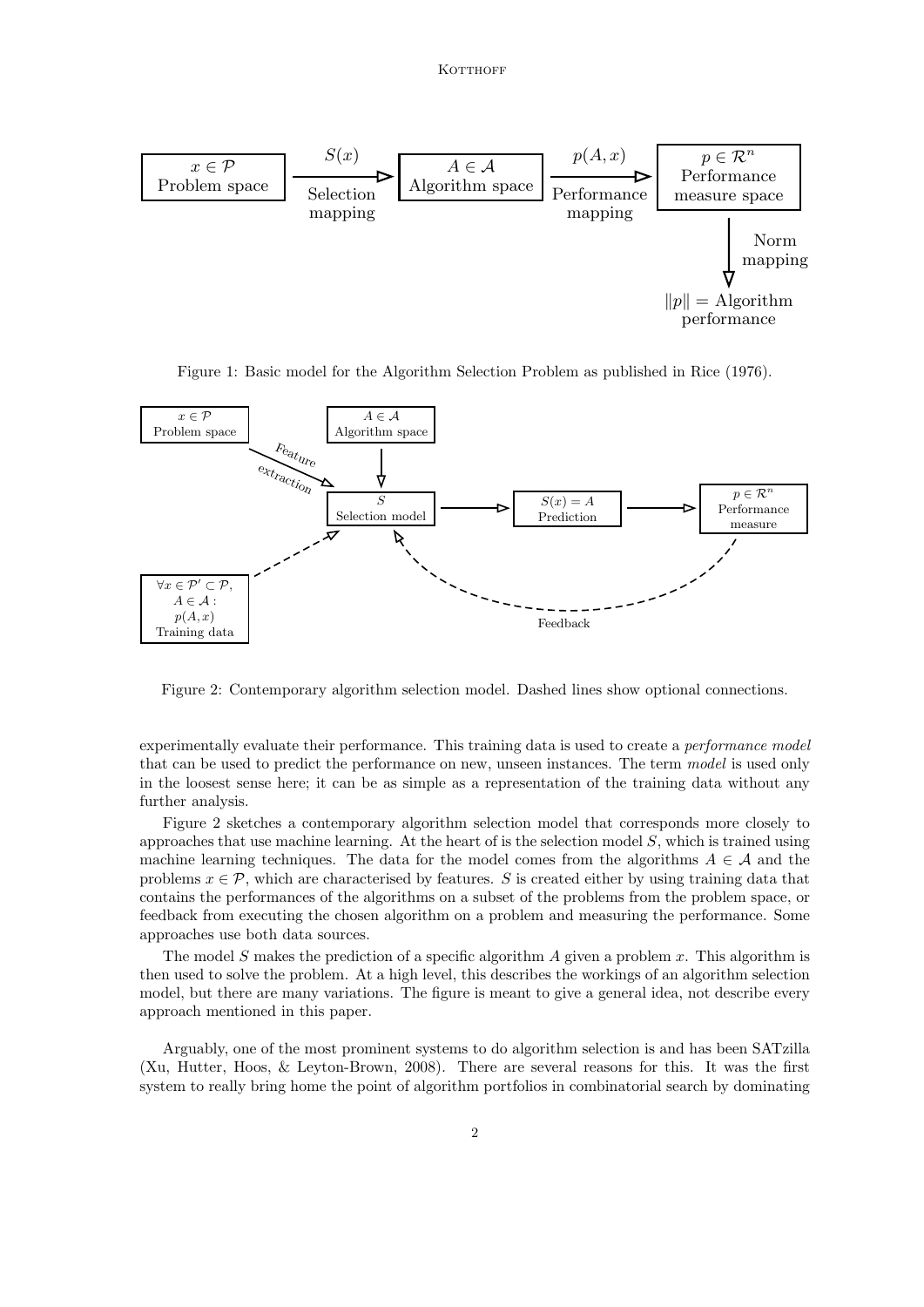

Figure 3: Publications by year. Data taken from http://4c.ucc.ie/~larsko/assurvey/. Note that the number for 2013 is not final.

the SAT competition<sup>1</sup> for years. Furthermore, it is probably the only system that has been developed over a period of several years, continuously improving its performance. Its authors have not limited themselves to scientific advancements, but also implemented a number of techniques that make it viable to run the system in practice.

Figure 3 shows that over the last two decades, there has been an increasing interest in algorithm selection, as witnessed by the number of publications in the field. In particular, the number of publications has increased significantly after the success of SATzilla in the SAT competition in 2007. This is probably the best indication of its impact on the research community.

Despite this prominence, other approaches rarely use SATzilla's ideas directly. Another set of prominent systems that have been developed over a number of years start with ISAC (Kadioglu, Malitsky, Sellmann, & Tierney, 2010) and continue with 3S (Kadioglu, Malitsky, Sabharwal, Samulowitz, & Sellmann, 2011) and CSHC (Malitsky, Sabharwal, Samulowitz, & Sellmann, 2013). Despite the commonality of the goal, and indeed application domain, there is no explicit cross-fertilisation between these approaches and SATzilla.

In other research areas, innovations implemented by one system usually make it into other systems after some time. This is not the case in algorithm selection. This is partly because of the sheer number of different approaches to solving the problem – a technique may simply not be applicable in a different context and completely different methods may be able to achieve similar performance. In addition, there is no algorithm selection community in the same sense in which there is for example a SAT community. As a result, publications are fragmented and scattered throughout different areas of AI. This makes it very hard to get a big picture overview of what the best techniques are or indeed to simply become aware of other approaches. As a result, many approaches have been reinvented with small variations.

Because there is no clear single line of research, this survey will look at the different aspects of algorithm selection and the techniques that have been used to tackle them. For a different take from a machine learning point of view, the interested reader is referred to Smith-Miles (2008).

## **2. Algorithm portfolios**

For diverse sets of problem instances, it is unlikely that a single algorithm will be the most suitable one in all cases. A way of mitigating this restriction is to use a *portfolio* of algorithms. This idea is closely related to the notion of algorithm selection itself – instead of making an up-front decision on what algorithm to use, it is decided on a case-by-case basis for each instance individually.

The idea of algorithm portfolios was first presented by Huberman, Lukose, and Hogg (1997). They describe a formal framework for the construction and application of algorithm portfolios and evaluate their approach on graph colouring problems. However, the work cited more frequently in

<sup>1.</sup> http://www.satcompetition.org/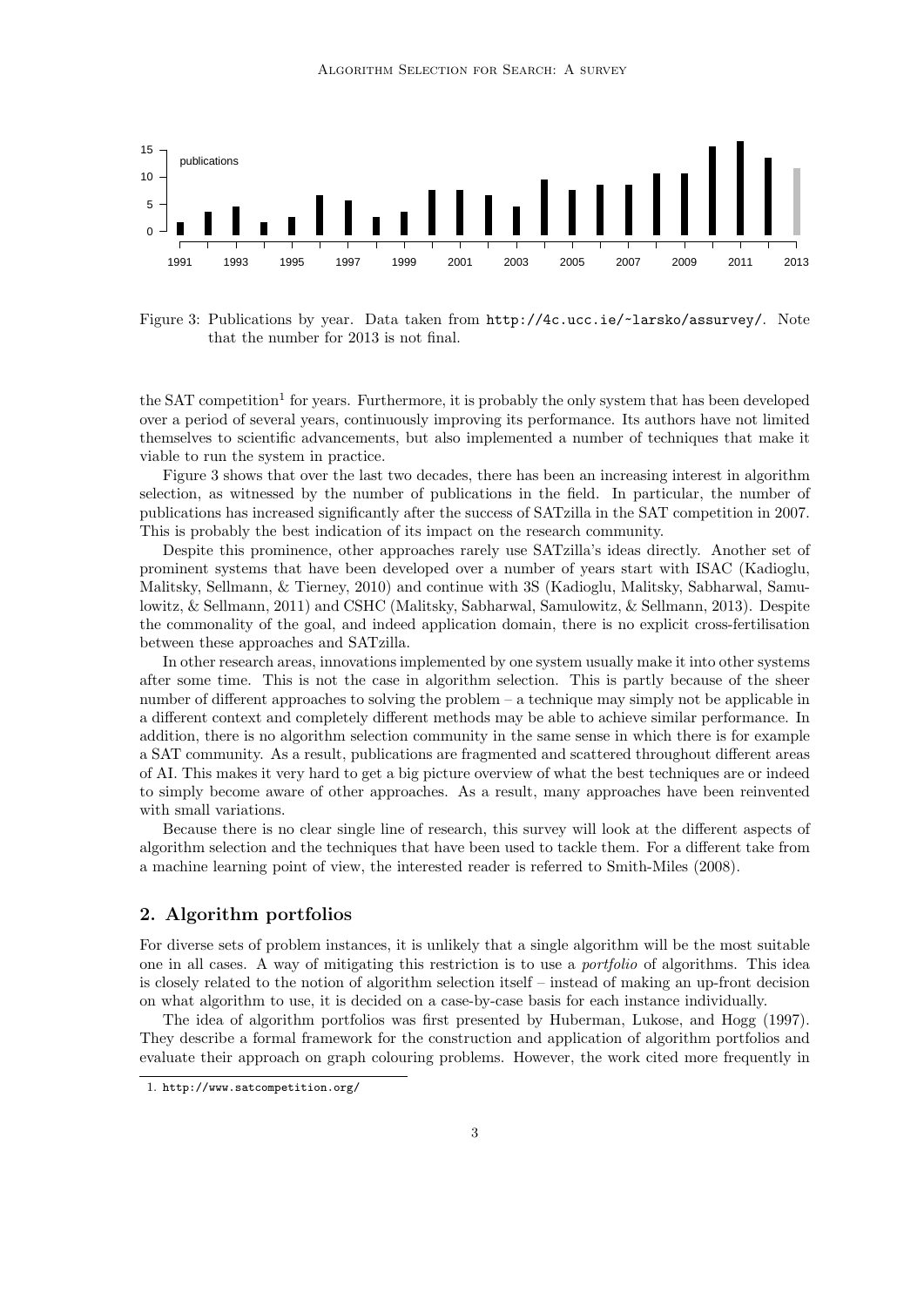#### Коттноғғ

the Artificial Intelligence community is the later paper by Gomes and Selman (1997), which draws on the ideas presented by Huberman et al., 1997. The technique itself however had been described under different names by other authors at about the same time in different contexts (e.g. "algorithm family", Allen & Minton, 1996).

Beyond the simple idea of using a set of algorithms instead of a single one, there is a lot of scope for different approaches. There are two main types of portfolios. *Static portfolios* are constructed offline before any problem instances are solved. While solving an instance, the composition of the portfolio and the algorithms within it do not change. *Dynamic portfolios* change in composition, configuration of the constituent algorithms, or both during solving.

## **2.1 Static portfolios**

Static portfolios are the most common type. They have been used in the earliest papers, e.g. Huberman et al. (1997). The number of algorithms or systems in the portfolio is fixed. This approach is used for example in the systems SATzilla (Xu et al., 2008), AQME (Pulina & Tacchella, 2007), and CPhydra (O'Mahony, Hebrard, Holland, Nugent, & O'Sullivan, 2008).

As the algorithms in the portfolio do not change, their selection is crucial for its success. Ideally, the algorithms will complement each other such that good performance can be achieved on a wide range of different problem instances. Hong and Page (2004) report that portfolios composed of a random selection from a large pool of diverse algorithms outperform portfolios composed of the algorithms with the best overall performance. In the same spirit, Samulowitz and Memisevic (2007) use a portfolio of heuristics for solving quantified Boolean formulae problems that have specifically been crafted to be orthogonal to each other. Xu, Hoos, and Leyton-Brown (2010) automatically engineer a portfolio with algorithms of complementary strengths. In Xu, Hutter, Hoos, and Leyton-Brown (2012), the authors analyse the contributions of the portfolio constituents to the overall performance and conclude that not algorithms with the best overall performance, but with techniques that set them apart from the rest contribute most.

Most approaches make the composition of the portfolio less explicit. Many systems use portfolios of solvers that have performed well in solver competitions with the implicit assumption that they have complementing strengths and weaknesses and the resulting portfolio will be able to achieve good performance. This is true for example for SATzilla. Part of the reason for composing portfolios in this manner may be that publications indicating that this may not be the best way are little known. Furthermore, it is of course very easy to take an existing set of algorithms.

## **2.2 Dynamic portfolios**

Static portfolios are necessarily limited in their flexibility and diversity. Being able to modify the portfolio algorithms or create entirely new ones is an idea that emerged soon after the first applications of portfolios, leveraging earlier ideas on modifying algorithms dynamically.

The SAGE system (Strategy Acquisition Governed by Experimentation) (Langley, 1983) specialises generic building blocks for the instance to solve. It starts with a set of general operators that can be applied to a search state. These operators are refined by making the preconditions more specific based on their utility for finding a solution. The MULTI-TAC (Multi-tactic Analytic Compiler) system (Minton, 1996) similarly specialises a set of generic heuristics for the constraint problem instance to solve.

The same principle of combining algorithmic building blocks can be applied to algorithm portfolios. An example of this is the Adaptive Constraint Engine (ACE) (Epstein & Freuder, 2001). The building blocks are so-called advisors, which characterise variables of the constraint problem instance and give recommendations as to which one to process next. ACE combines these advisors into more complex ones. Also based on these ideas is CLASS (Fukunaga, 2002), which combines heuristic building blocks to form composite heuristics for solving SAT problems.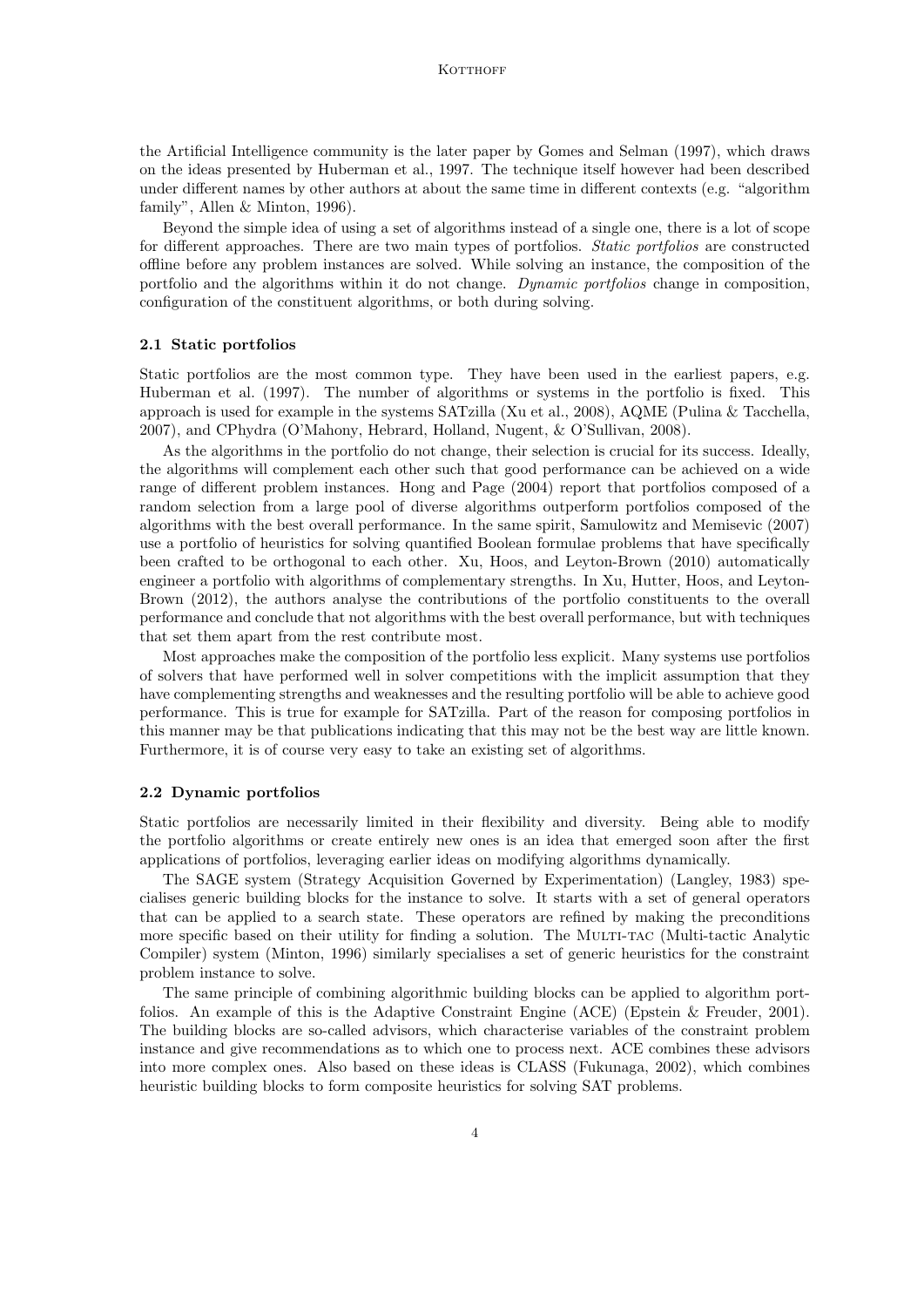In these approaches, there is no strong notion of a portfolio – the algorithm or strategy used to solve a problem instance is assembled from lower level components and never made explicit.

## **3. Problem solving with portfolios**

Once an algorithm portfolio has been constructed, the way in which it is to be used has to be decided. There are different considerations to take into account. We need to decide what to select and when to select it.

Given the full set of algorithms in the portfolio, a subset has to be chosen for solving the problem instance. This subset can consist of only a single algorithm that is used to solve the instance to completion, the entire portfolio with the individual algorithms interleaved or running in parallel or anything in between.

The selection of the subset of algorithms can be made only once before solving starts or continuously during search. If the latter is the case, selections can be made at well-defined points during search, for example at each node of a search tree, or when the system judges it to be necessary to make a decision.

## **3.1 What to select**

A common and the simplest approach is to select a single algorithm from the portfolio and use it to solve the problem instance completely. This single algorithm has been determined to be the best for the instance at hand. For example SATzilla (Xu et al., 2008), ARGOSMART (Nikolić, Marić,  $\&$ Janičić, 2009), SALSA (Demmel, Dongarra, Eijkhout, Fuentes, Petitet, Vuduc, Whaley, & Yelick, 2005) and Eureka (Cook & Varnell, 1997) do this. The disadvantage of this approach is that there is no way of mitigating a wrong selection. If an algorithm is chosen that exhibits bad performance on the instance, the system is "stuck" with it and no adjustments are made, even if all other portfolio algorithms would perform much better.

An alternative approach is to compute schedules for running (a subset of) the algorithms in the portfolio. In some approaches, the terms portfolio and schedule are used synonymously – all algorithms in the portfolio are selected and run according to a schedule that allocates time slices to each of them. The task of algorithm selection becomes determining the schedule rather than to select algorithms. In the simplest case, all of the portfolio algorithms are run at the same time in parallel. This was the approach favoured in early research into algorithm selection (Huberman et al., 1997).

More sophisticated approaches compute explicit schedules. Roberts and Howe (2006) rank the portfolio algorithms in order of expected performance and allocate time according to this ranking. Pulina and Tacchella (2009) investigate different ways of computing schedules and conclude that ordering the algorithms based on their past performance and allocating the same amount of time to all algorithms gives the best overall performance.

Gomes and Selman (1997) also evaluate the performance of different candidate portfolios, but take into account how many algorithms can be run in parallel. They demonstrate that the optimal schedule (in this case the number of algorithms that are being run) changes as the number of available processors increases. Gagliolo and Schmidhuber (2008) investigate how to allocate resources to algorithms in the presence of multiple CPUs that allow to run more than one algorithm in parallel. Yun and Epstein (2012) take this approach a step further and craft portfolios with the specific aim of running the algorithms in parallel.

None of these approaches has emerged as the prevalent one so far – contemporary systems select both single algorithms as well as compute schedules. Part of the reason for this diversity is that neither has been shown to be inherently superior to the other one so far. Computing a schedule adds robustness, but is more difficult to implement and more computationally expensive than selecting a single algorithm.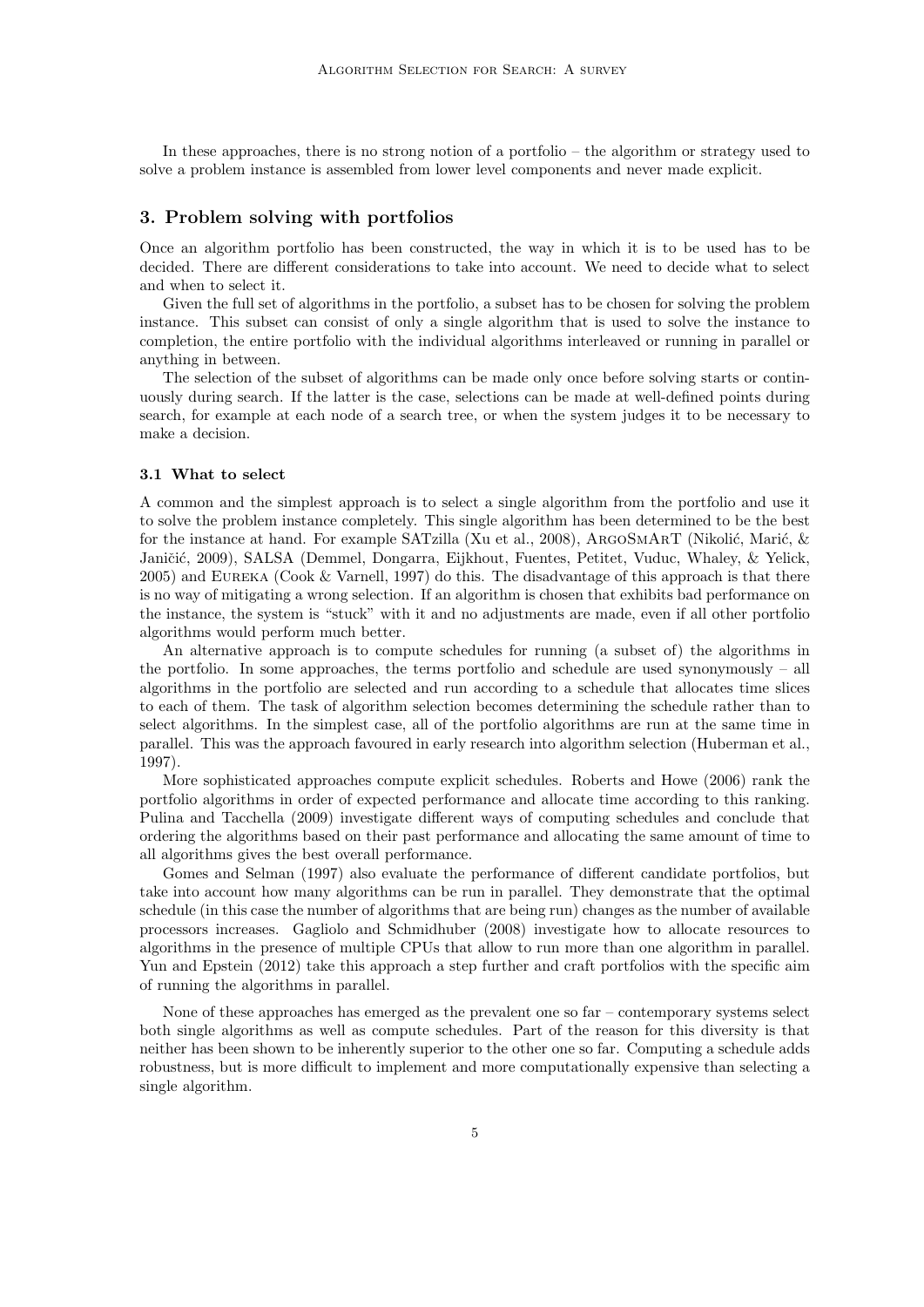

Figure 4: Publications by time of prediction by year, distinguishing between offline (dark grey) and online (light gray). The width of each bar corresponds to the number of publications that year (cf. Figure 3). Data taken from http://4c.ucc.ie/~larsko/assurvey/. Note that the number for 2013 is not final.

## **3.2 When to select**

In addition to whether they choose a single algorithm or compute a schedule, existing approaches can also be distinguished by whether they operate before the problem instance is being solved (offline) or while the instance is being solved (online). The advantage of the latter is that more fine-grained decisions can be made and the effect of a bad choice of algorithm is potentially less severe. The price for this added flexibility is a higher overhead, as algorithms need to be selected more frequently.

Both approaches have been used from the very start of research into algorithm selection. The choice of whether to make predictions offline or online depends very much on the specific application and performance improvements have been achieved with both.

Examples of approaches that only make offline decisions include Xu et al. (2008), Minton (1996), O'Mahony et al. (2008). In addition to having no way of mitigating wrong choices, often these will not even be detected. These approaches do not monitor the execution of the chosen algorithms to confirm that they conform with the expectations that led to them being chosen. Purely offline approaches are inherently vulnerable to bad choices. Their advantage however is that they only need to select an algorithm once and incur no overhead while the instance is being solved.

Moving towards online systems, the next step is to monitor the execution of an algorithm or a schedule to be able to intervene if expectations are not met. Much of this research started as early as algorithm portfolio research itself. Fink (1997) investigates setting a time bound for the algorithm that has been selected based on the predicted performance. If the time bound is exceeded, the solution attempt is abandoned. More sophisticated systems furthermore adjust their selection if such a bound is exceeded. Borrett, Tsang, and Walsh (1996) try to detect behaviour during search that indicates that the algorithm is performing badly, for example visiting nodes in a subtree of the search that clearly do not lead to a solution. If such behaviour is detected, they propose switching the currently running algorithm according to a fixed replacement list.

The approaches that make decisions during search, for example at every node of the search tree, are necessarily online systems. Brodley (1993) recursively partitions the classification problem to be solved and selects an algorithm for each partition. Similarly, Arbelaez, Hamadi, and Sebag (2009) select the best search strategy at checkpoints in the search tree. In this approach, a lowerlevel decision can lead to changing the decision at the level above. This is usually not possible for combinatorial search problems, as decisions at a higher level cannot be changed easily.

Figure 4 shows the relative numbers of publications that use online and offline predictions by year. In the first half of the graph, the behaviour is quite chaotic and no clear trend is visible. This is certainly partly because of the relatively small number of relevant publications in these years. In the second half of the graph, a clear trend is visible however. The share of online systems steadily decreases – the overwhelming majority of recent publications use offline approaches.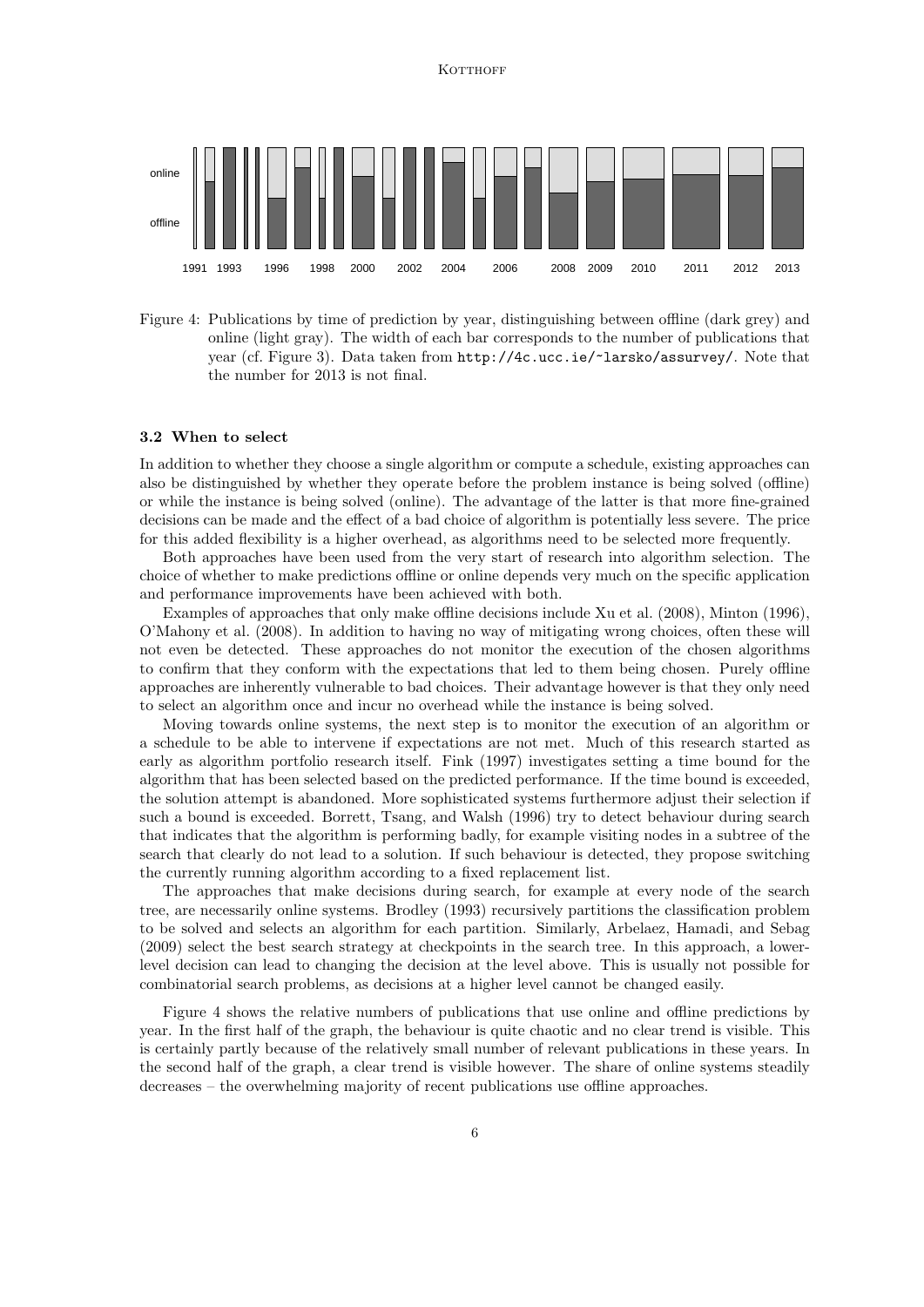This may be in part because as solvers and systems grow in complexity, implementing online approaches also becomes more complex. Whereas for offline approaches, existing algorithms can be used unchanged, making online decisions requires information on how the algorithm is progressing. This information can be obtained by instrumenting the system or similar techniques, but requires additional effort compared to offline approaches.

Another explanation is that at the beginning of this trend, SATzilla achieved noteworthy successes in the SAT competition. As SATzilla is an offline system, its success may have shifted attention towards those, resulting in a larger share of publications.

## **4. Portfolio selectors**

Research on *how* to select from a portfolio in an algorithm selection system has generated the largest number of different approaches within the framework of algorithm selection. There are many different ways a mechanism to select from a portfolio can be implemented. Apart from accuracy, one of the main requirements for such a selector is that it is relatively cheap to run – if selecting an algorithm for solving a problem instance is more expensive than solving the instance, there is no point in doing so.

There are several challenges associated with making selectors efficient. Algorithm selection systems that analyse the problem instance to be solved, such as SATzilla, need to take steps to ensure that the analysis does not become too expensive. One such measure is the running of a pre-solver (Xu et al., 2008). The idea behind the pre-solver is to choose an algorithm with reasonable general performance from the portfolio and use it to start solving the instance before starting to analyse it. If the instance happens to be very easy, it will be solved even before the results of the analysis are available. After a fixed time, the pre-solver is terminated and the results of the algorithm selection system are used. Pulina and Tacchella (2009) use a similar approach and run all algorithms for a short time in one of their strategies. Only if the instance has not been solved after that, they move on to the algorithm that was actually selected. A number of additional systems implement a pre-solver in more or less explicit form (e.g. Kadioglu et al., 2011). As such, it is probably the individual technique that has found the most widespread adaptation, even though this is not explicitly acknowledged.

The selector is not necessarily an explicit part of the system. Minton (1996) compiles the algorithm selection system into a Lisp programme for solving a constraint problem instance. The selection rules are part of the programme logic. Fukunaga (2008) evolve selectors and combinators of heuristic building blocks using genetic algorithms. The selector is implicit in the evolved programme.

#### **4.1 Performance models**

The way the selector operates is closely linked to the way the performance model of the algorithms in the portfolio is built. In early approaches, the performance model was usually not learned but given in the form of human expert knowledge. Borrett et al. (1996) use hand-crafted rules to determine whether to switch the algorithm during solving. Allen and Minton (1996) also have hand-crafted rules, but estimate the runtime performance of an algorithm. More recent approaches sometimes use only explicitly-specified human knowledge as well.

A more common approach today is to automatically learn performance models using machine learning on training data. The portfolio algorithms are run on a set of representative problem instances and based on these experimental results, performance models are built. This approach is used by Xu et al. (2008), Pulina and Tacchella (2007), O'Mahony et al. (2008), Kadioglu et al. (2010), Guerri and Milano (2004), to name but a few examples. A drawback of this approach is that the time to collect the data and the training time are usually large.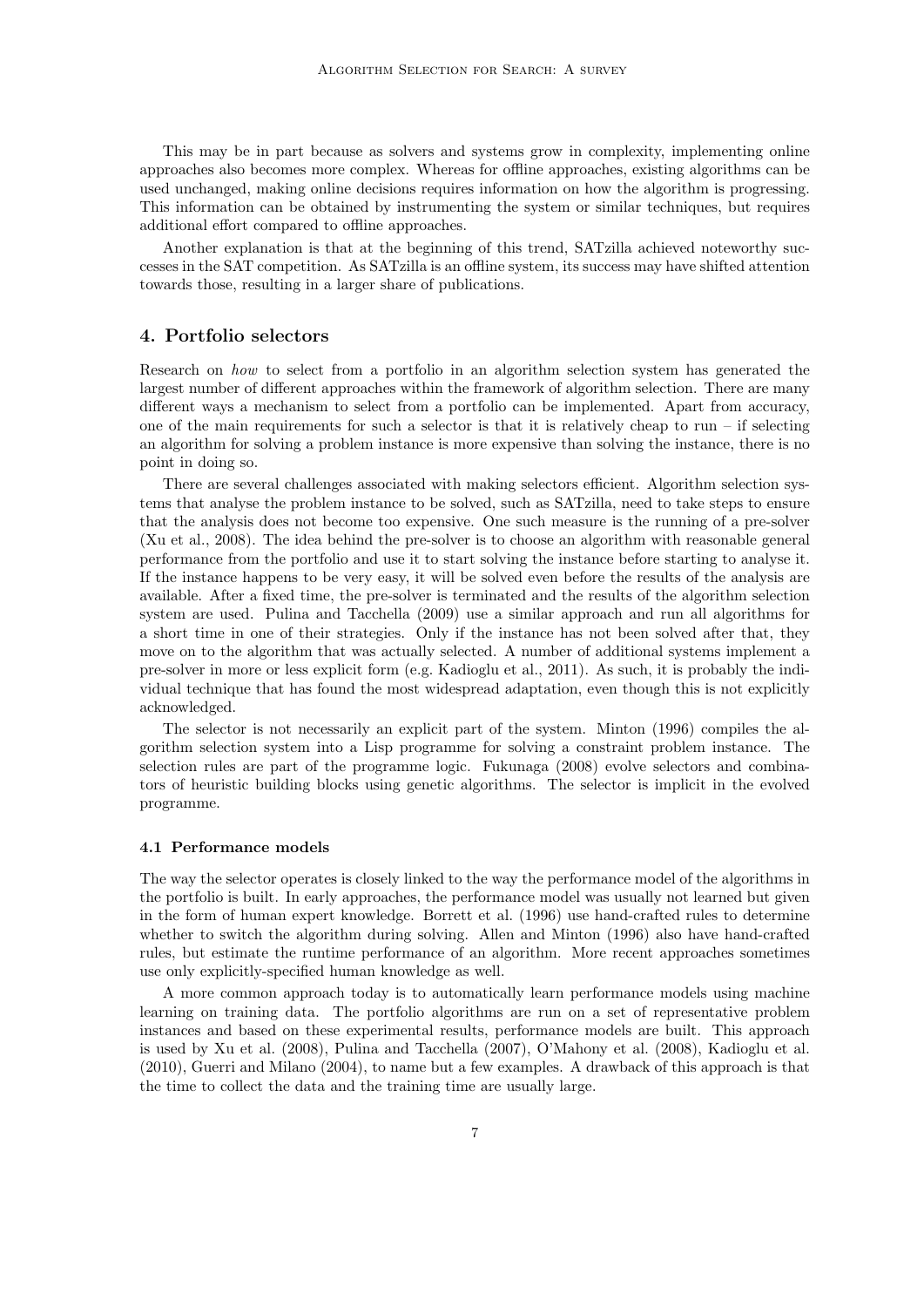#### Коттноғғ

Models can also be built without a separate training phase, but while the instance is solved. This approach is used by Gagliolo and Schmidhuber (2006) for example. While this significantly reduces the time to build a system, it can mean that the result is less effective and efficient. At the beginning, when no performance models have been built, the decisions of the selector might be poor. Furthermore, creating and updating performance models while the instance is being solved incurs an overhead.

The choice of machine learning technique is affected by the way the portfolio selector operates. Some techniques are more amenable to offline approaches (e.g. linear regression models used by Xu et al., 2008), while others lend themselves to online methods (e.g. reinforcement learning used by Gagliolo & Schmidhuber, 2006).

What type of performance model and what kind of machine learning to use is the area of algorithm selection with the most diverse set of different approaches, sometimes entirely and fundamentally so. There is no consensus as to the best technique at all. This is best exemplified by SATzilla. The performance model and machine learning used in early versions (Xu et al., 2008) was replaced by a fundamentally different approach in the most recent version (Xu, Hutter, Hoos, & Leyton-Brown, 2011). Nevertheless, both approaches have excelled in competitions.

Recently, research has increasingly focused on taking into account the cost of making incorrect predictions. Whereas in standard classification tasks there is a simple uniform cost (e.g. simply counting the number of misclassifications), the cost in the algorithm selection context can be quantified more appropriately. If an incorrect algorithm is chosen, the system takes more time to solve the problem instance. This additional time will vary depending on which algorithm was chosen – it may not matter much if the performance of the chosen algorithm is very close to the best algorithm, but it also may mean a large difference. SATzilla 2012 (Xu et al., 2011) and CSHC (Malitsky et al., 2013) are two examples of systems that take this cost into account explicitly.

#### 4.1.1 Per-portfolio models

One automated approach is to learn a performance model of the entire portfolio based on training data. Usually, the prediction of such a model is the best algorithm from the portfolio for a particular problem instance. There is only a weak or no notion of an individual algorithm's performance.

This is used for example by Pulina and Tacchella (2007), O'Mahony et al. (2008), Kadioglu et al. (2010). Again there are different ways of doing this. Lazy approaches do not learn an explicit model, but use the set of training examples as a case base. For new problem instances, the closest instance or the set of *n* closest instances in the case base is determined and decisions made accordingly. Pulina and Tacchella (2007), O'Mahony et al. (2008) use nearest-neighbour classifiers to achieve this.

Explicitly-learned models try to identify the concepts that affect performance on a given problem instance. This acquired knowledge can be made explicit to improve the understanding of the researchers of the application domain. There are several machine learning techniques that facilitate this, as the learned models are represented in a form that is easy to understand by humans. Carbonell, Etzioni, Gil, Joseph, Knoblock, Minton, and Veloso (1991), Brodley (1993), Vrakas, Tsoumakas, Bassiliades, and Vlahavas (2003) learn classification rules that guide the selector. Vrakas et al. (2003) note that the decision to use a classification rule leaner was not so much guided by the performance of the approach, but the easy interpretability of the result. A classification model can be used to gain insight into what is happening in addition to achieving performance improvements. This is a relatively unexplored area of algorithm selection research – in many cases, the performance models are too complex or simply not suitable for this purpose.

Ideally, a performance model could be analysed and the knowledge that enables the portfolio to achieve performance improvements made explicit and be leveraged in creating new algorithms or adapting existing ones. In practice, this is yet to be tackled successfully by the algorithm selection community. A system that allowed to do this would certainly be a major step forward and take algorithm selection to the next level.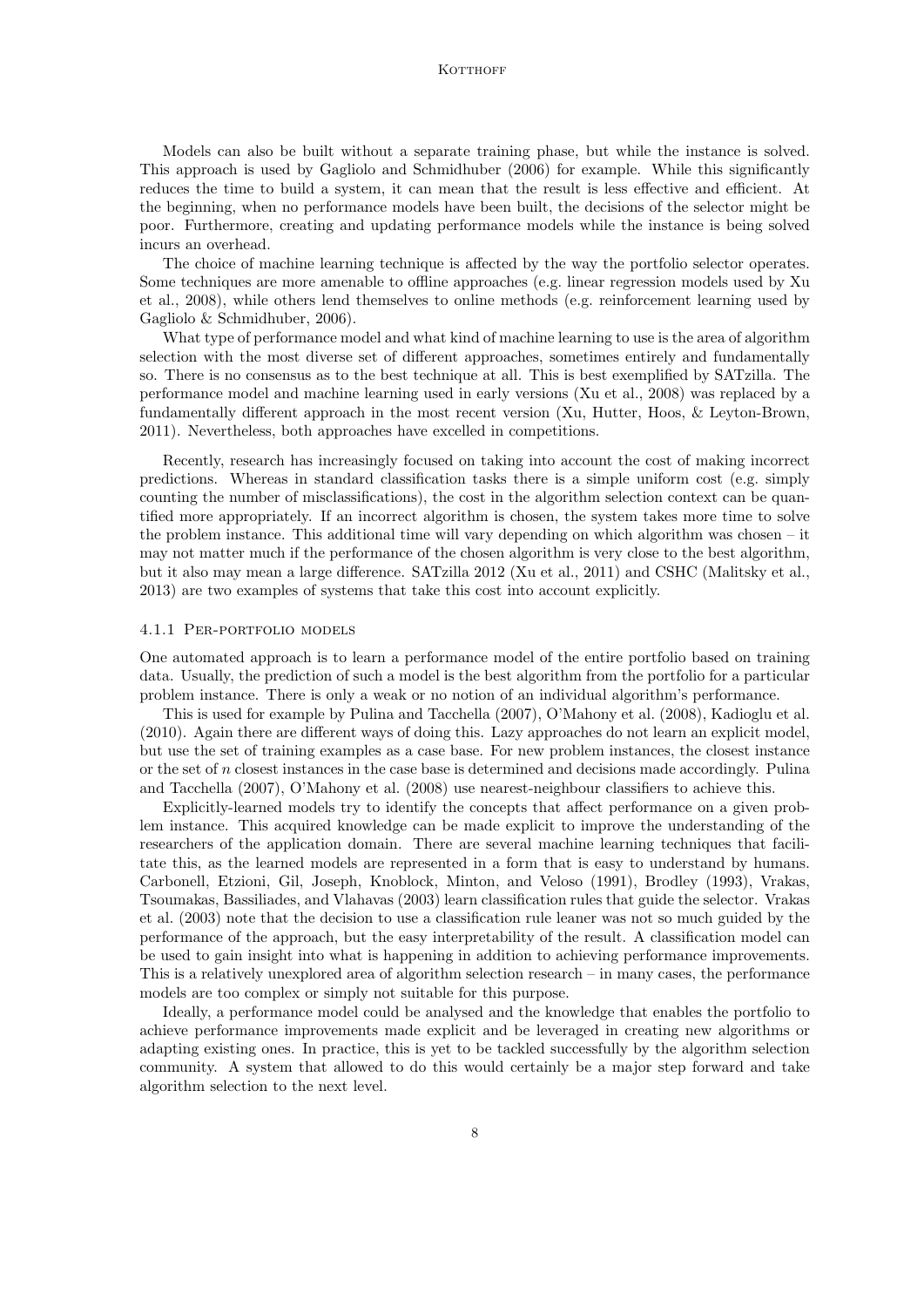#### 4.1.2 Per-algorithm models

A different approach is to learn performance models for the individual algorithms in the portfolio. The predicted performance of an algorithm on a problem instance can be compared to the predicted performance of the other portfolio algorithms and the selector can proceed based on this. The advantage of this approach is that it is easier to add and remove algorithms from the portfolio – instead of having to retrain the model for the entire portfolio, it suffices to train a model for the new algorithm or remove one of the trained models. Most approaches only rely on the order of predictions being correct. It does not matter if the prediction of the performance itself is wildly inaccurate as long as it is correct relative to the other predictions. In practice, the predictions themselves will indeed be off by orders of magnitude in at least some cases, but the overall system will still be able to achieve good performance.

Models for each algorithm in the portfolio are used for example by Allen and Minton (1996), Xu et al. (2008), Gagliolo and Schmidhuber (2006). A common way of doing this is to use regression to directly predict the performance of each algorithm. Xu et al. (2008), Leyton-Brown, Nudelman, and Shoham (2002), Haim and Walsh (2009) do this, among others. The performance of the algorithms in the portfolio is evaluated on a set of training instances, and a relationship between the characteristics of an instance and the performance of an algorithm derived. This relationship usually has the form of a simple formula that is cheap to compute at runtime.

Silverthorn and Miikkulainen (2010) on the other hand learn latent class models of unobserved variables to capture relationships between solvers, problem instances and run durations. Based on the predictions, the expected utility is computed and used to select an algorithm. Weerawarana, Houstis, Rice, Joshi, and Houstis (1996) use Bayesian belief propagation to predict the runtime of a particular algorithm on a particular instance. Bayesian inference is used to determine the class of a problem instance and the closest case in the knowledge base. A performance profile is extracted from that and used to estimate the runtime.

One of the main disadvantages of per-algorithm models is that they do not consider the interaction between algorithms at all. It is the interaction however that makes portfolios powerful – the entire idea is based on the fact that a combination of several algorithms is stronger than an individual one. Despite this, algorithm selection systems that use per-algorithm models have demonstrated impressive performance improvements. More recently however, there has been a shift towards models that also consider interactions between algorithms.

#### 4.1.3 Hybrid models

A number of recently-developed approaches use performance models that draw elements from both per-portfolio models and per-algorithm models. The most recent version of SATzilla (Xu et al., 2011) uses models for pairs of algorithms to predict one which is going to have better performance. These predictions are aggregated as votes and the algorithm with the overall highest number of votes is chosen. This type of performance model allows to explicitly model how algorithms behave with respect to other algorithms and addresses the main conceptual disadvantage in earlier versions of SATzilla.

An orthogonal approach is inspired by the machine learning technique stacking (Kotthoff, 2012). It combines per-algorithm models at the bottom layer with a per-portfolio model at the top layer. The bottom layer predicts the performance of each algorithm individually and independently and the top layer uses those predictions to determine the overall best algorithm.

Hierarchical models are a similar idea in that they make a series of predictions where the later models are informed by the earlier predictions. Xu, Hoos, and Leyton-Brown (2007) use sparse multinomial logistic regression to predict whether a SAT problem instance is satisfiable and, based on that prediction, use a logistic regression model to predict the runtime of each algorithm in the portfolio. Here, the prediction of whether the instance is satisfiable is only used implicitly for the next performance model and not as an explicit input.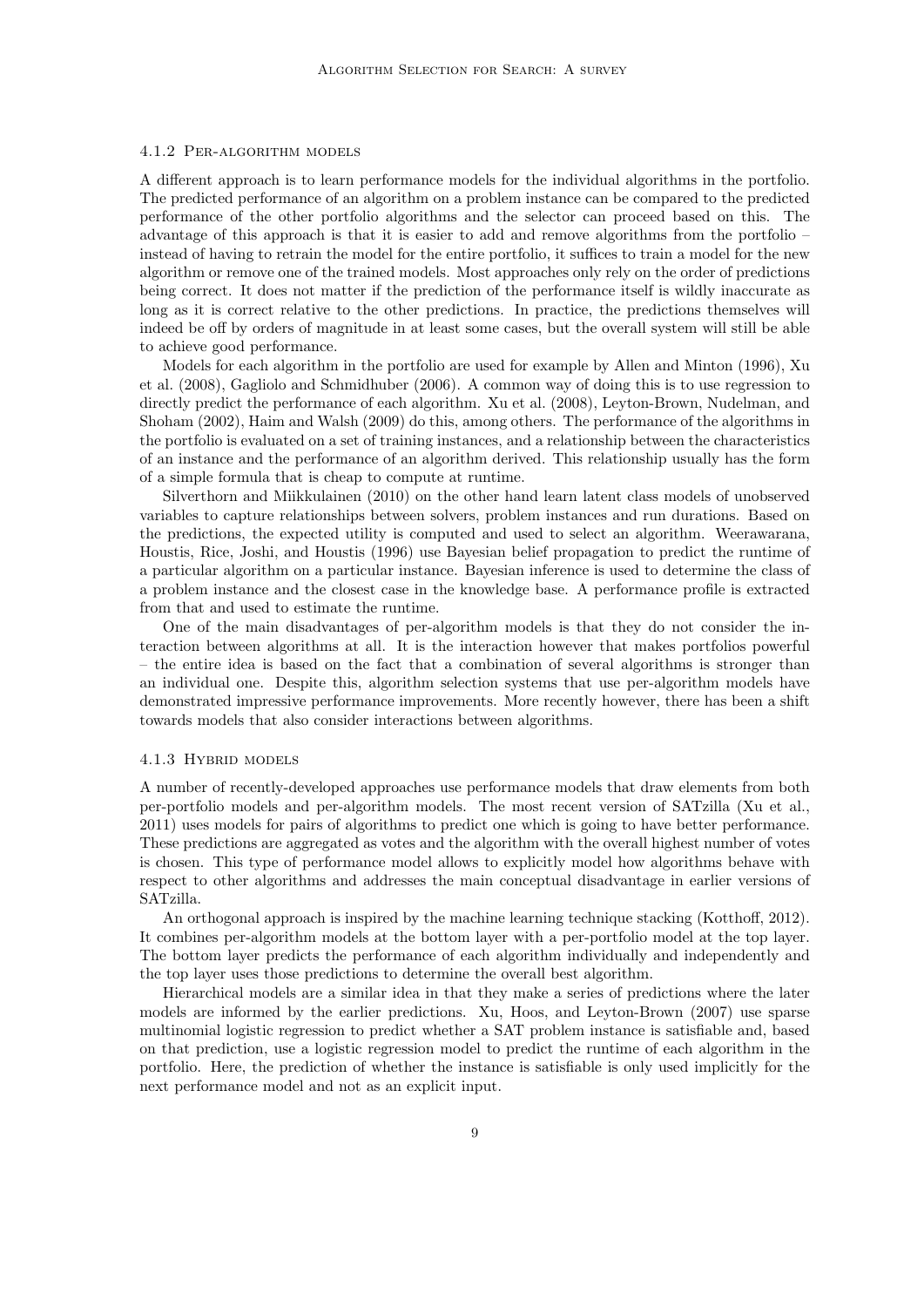In all of these examples, a number of performance models are combined into the overall performance model. Such hybrid models are similar to per-portfolio models in the sense that if the composition of the portfolio changes, they have to be retrained. They do however also encapsulate the notion of an individual algorithm's performance.

## **4.2 Types of predictions**

The way of creating the performance model of a portfolio or its algorithms is not the only choice researchers face. In addition, there are different predictions the performance model can make to inform the decision of the selector of a subset of the portfolio algorithms. The type of decision is closely related to the learned performance model however. The prediction can be a single categorical value – the best algorithm. This type of prediction is usually the output of per-portfolio models and used for example in Guerri and Milano (2004), Pulina and Tacchella (2007), Gent, Jefferson, Kotthoff, Miguel, Moore, Nightingale, and Petrie (2010). The advantage of this simple prediction is that it determines the choice of algorithm without the need to compare different predictions or derive further quantities. One of its biggest disadvantages however is that there is no flexibility in the way the system runs or even the ability to monitor the execution for unexpected behaviour.

A different approach is to predict the runtime of the individual algorithms in the portfolio. This requires per-algorithm models. For example Horvitz, Ruan, Gomes, Kautz, Selman, and Chickering (2001), Petrik (2005), Silverthorn and Miikkulainen (2010) do this. Allen and Minton (1996) estimate the runtime by proxy by predicting the number of constraint checks. Lobjois and Lemaître (1998) estimate the runtime by predicting the number of search nodes to explore and the time per node. Xu, Hutter, Hoos, and Leyton-Brown (2009) predict the *penalized average runtime score*, a measure that combines runtime with possible timeouts used in the SAT competition. This approach aims to provide more realistic performance predictions when runtimes are censored.

Some types of predictions require online approaches that make decisions during search. Borrett et al. (1996), Sakkout, Wallace, and Richards (1996), Carchrae and Beck (2004) predict when to switch the algorithm used to solve a problem instance. Horvitz et al. (2001) predict whether a run will complete within a certain number of steps to determine if to restart the algorithm. Lagoudakis and Littman (2000) predict the cost to solve a sub-instance. However, most online approaches make predictions that can also be used in offline settings, such as the best algorithm to proceed with.

The choice for type of prediction depends on the application in many scenarios. In a competition setting, it is usually best to use the scoring function used to evaluate entries. If the aim is to utilise a machine with several processors as much as possible, predicting only a single algorithm is unsuitable unless that algorithm is able to take advantage of several processors by itself. As the complexity of the predictions increases, it usually becomes harder to make them with high accuracy. Kotthoff, Gent, and Miguel (2012) for example report that using statistical relational learning to predict the complete order of the portfolio algorithms on a problem instance does not achieve competitive performance.

## **5. Features**

The different types of performance models described in the previous sections usually use features to inform their predictions. Features are an integral part of systems that do machine learning. They characterise the inputs, such as the problem instance to be solved or the algorithm employed to solve it, and facilitate learning the relationship between these inputs and the outputs, such as the time it will take the algorithm to solve the problem instance.

A side effect of the research into algorithm selection has been that researchers have developed comprehensive feature sets to characterise problem instances. This is especially true in SAT. Whereas before SAT instances would mostly be described in terms of number of variables and clauses, the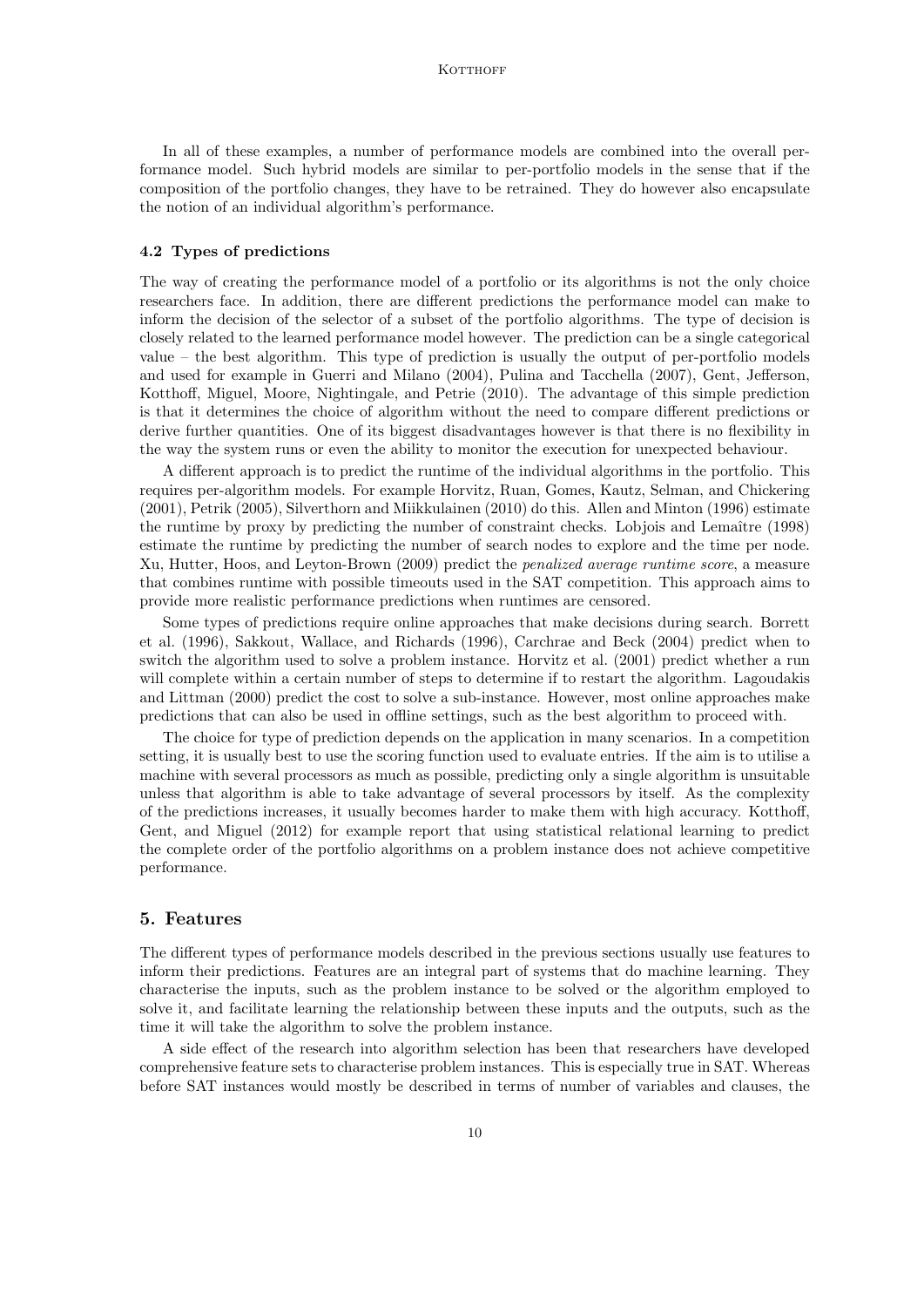authors of SATzilla developed a large feature set to characterise an instance with a high level of detail.

Determining features that adequately characterise a new problem domain is often difficult and laborious. Once a good set of features has been established, it can be used by everybody. The determination of features is likely the single area associated with algorithm selection where most of the traditional science cycle of later approaches building on the results of earlier research occurs. The feature set used by SATzilla (Xu et al., 2008) is also used by 3S (Kadioglu et al., 2011) and Silverthorn and Miikkulainen (2010) for example. Gent et al. (2010) include features described in Guerri and Milano (2004) in their feature set.

The selection of the most suitable features is an important part of the design of algorithm selection systems. There are different types of features researchers can use and different ways of computing these. They can be categorised according to two main criteria.

First, they can be categorised according to how much domain knowledge an algorithm selection researcher needs to have to be able to use them. Features that require no or very little knowledge of the application domain are usually very general and can be applied to new algorithm selection problems with little or no modification. Features that are specific to a domain on the other hand may require the researcher building the algorithm selection system to have a thorough understanding of the domain. These features usually cannot be applied to other domains, as they may be non-existent or uninformative in different contexts.

The second way of distinguishing different classes of features is according to when and how they are computed. Features can be computed *statically*, i.e. before the search process starts, or *dynamically*, i.e. during search. These two categories roughly align with the offline and online approaches to portfolio problem solving described in Section 3.2.

#### **5.1 Low and high-knowledge features**

In some cases, researchers use a large number of features that are specific to the particular problem domain they are interested in, but there are also publications that only use a single, general feature – the performance of a particular algorithm on past problem instances. Gagliolo and Schmidhuber (2006), Streeter, Golovin, and Smith (2007), Silverthorn and Miikkulainen (2010), to name but a few examples, use this latter approach to build statistical performance models of the algorithms in their portfolios. The underlying assumption is that all problem instances are similar with respect to the relative performance of the algorithms in the portfolio – the algorithm that has done best in the past has the highest chance of performing best in the future.

Other sources of features that are not specific to a particular application domain are more finegrained measures of past performance or measures that characterise the behaviour of an algorithm during search. Langley (1983) for example determines whether a search step performed by a particular algorithm is good, i.e. leading towards a solution, or bad, i.e. straying from the path to a solution if the solution is known or revisiting an earlier search state if the solution is not known. Gomes and Selman (1997) use the runtime distributions of algorithms over the size of a problem instance, as measured by the number of backtracks.

Most approaches learn models for the performance on particular problem instances and do not use past performance as a feature, but to inform the prediction to be made. Considering instance features facilitates a much more nuanced approach than a broad-brush general performance model. This is the classic supervised machine learning approach – given the correct label derived from the behaviour on a set of training instances, learn a model that allows to predict this label on unseen data.

The features that are considered to learn the model are specific to the application domain or even a subset of the application domain to varying extents. For combinatorial search problems, the most commonly used basic features include the number of variables, properties of the variable domains, i.e. the list of possible assignments, the number of clauses in SAT, the number of constraints in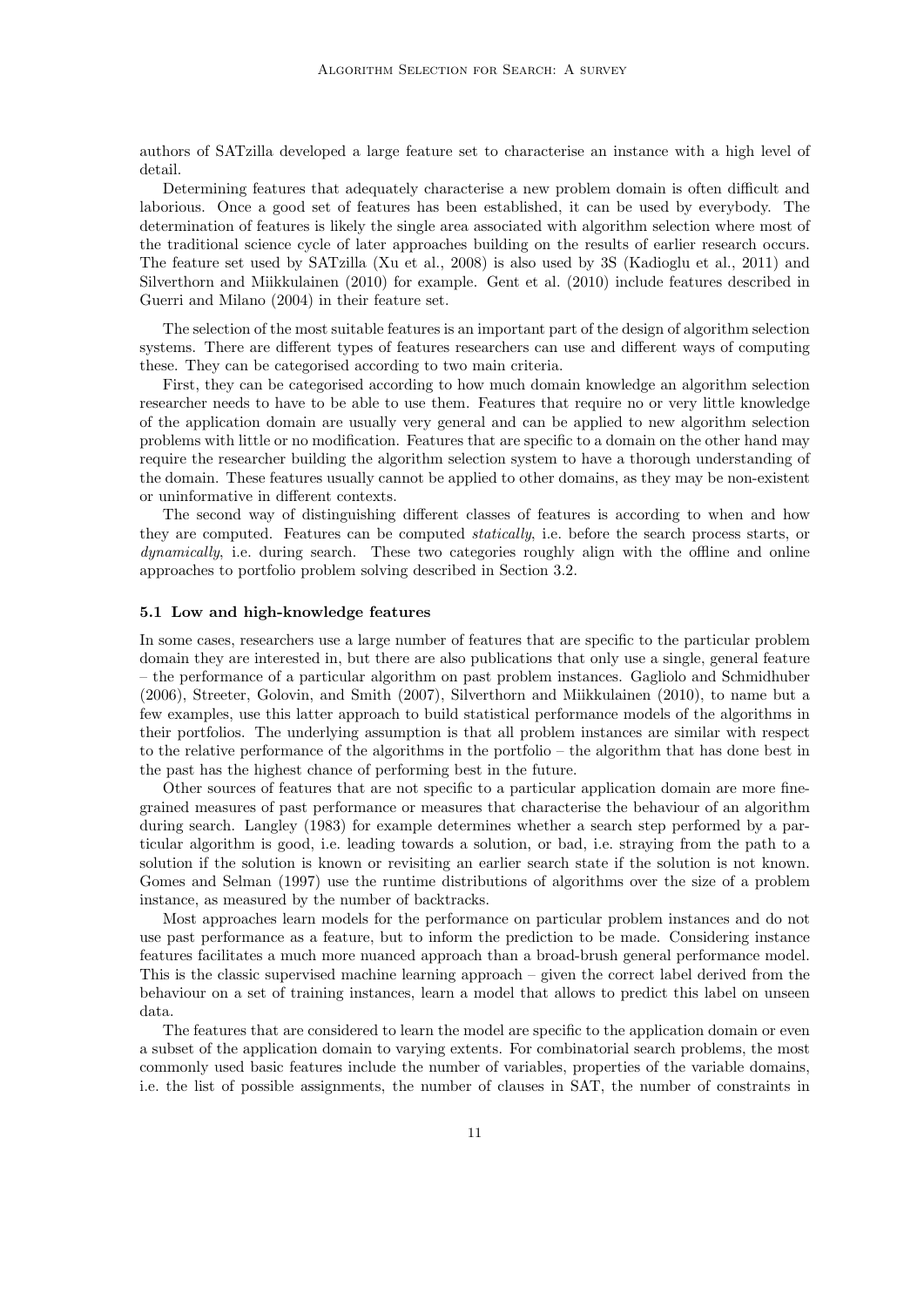constraint problems, the number of goals in planning, the number of clauses/constraints/goals of a particular type and ratios of several of those features and summary statistics.

### **5.2 Static and dynamic features**

In most cases, the approaches that use a large number of domain-specific features compute them *offline*, i.e. before the solution process starts (cf. Section 3.2). Examples of publications that only use such static features are Leyton-Brown et al. (2002), Pulina and Tacchella (2007), Guerri and Milano (2004). Examples of such features are the number of clauses and variables in a SAT instance, the number of a particular type of constraint in a constraint problem instance, or the number of operators in a planning problem instance.

An implication of using static features is that the decisions of the algorithm selection system are only informed by the performance of the algorithms on past problem instances. Only dynamic features allow to take the performance on the current problem instance into account. This has the advantage that remedial actions can be taken if the instance is unlike anything seen previously or the predictions are wildly inaccurate for another reason.

A more flexible approach than to rely purely on static features is to incorporate features that can be determined statically, but which estimate the performance on the current problem instance. Such features are computed by probing the search space. This approach relies on the performance probes being sufficiently representative of the entire problem instance and sufficiently equal across the different evaluated algorithms. If an algorithm is evaluated on a part of the search space that is much easier or harder than the rest, a misleading impression of its true performance may result.

Examples of systems that combine static features of the instance to be solved with features derived from probing the search space are Xu et al. (2008), Gent et al. (2010), O'Mahony et al. (2008). There are also approaches that use only probing features. We term this *semi-static* feature computation because it happens before the actual solving of the instance starts, but parts of the search space are explored during feature extraction. This approach is used for example by Allen and Minton (1996), Beck and Freuder (2004), Lobjois and Lemaître (1998). The features that can be extracted through probing include the number of search tree nodes visited, the number of backtracks, or the number and quality of solutions found.

Another way of computing features is to do so *online*, i.e. while search is taking place. These dynamic features are computed by an execution monitor that adapts or changes the algorithm during search based on its performance. The type of the dynamic features, how they are computed and how they are used depends on the specific application. Examples include the following. Carchrae and Beck (2004) monitor the solution quality during search. They decide whether to switch the current algorithm based on this by changing the allocation of resources. Stergiou (2009) monitors propagation events in a constraint solver to decide whether to switch the level of consistency to enforce. Caseau, Laburthe, and Silverstein (1999) evaluate the performance of candidate algorithms in terms of number of calls to a specific high-level procedure. They note that in contrast to using the runtime, their approach is machine-independent. Kadioglu, Malitsky, and Sellmann (2012) base branching decisions in MIP search on features of the sub-problem to solve.

## **6. Summary**

Over the years, there have been many approaches to solving the Algorithm Selection Problem. Especially in Artificial Intelligence and for combinatorial search problems, researchers have recognised that using algorithm selection techniques can provide significant performance improvements with relatively little effort. Most of the time, the approaches involve some kind of machine learning that attempts to learn the relation between problem instances and the performance of algorithms automatically. This is not a surprise, as the relationship between an algorithm and its performance is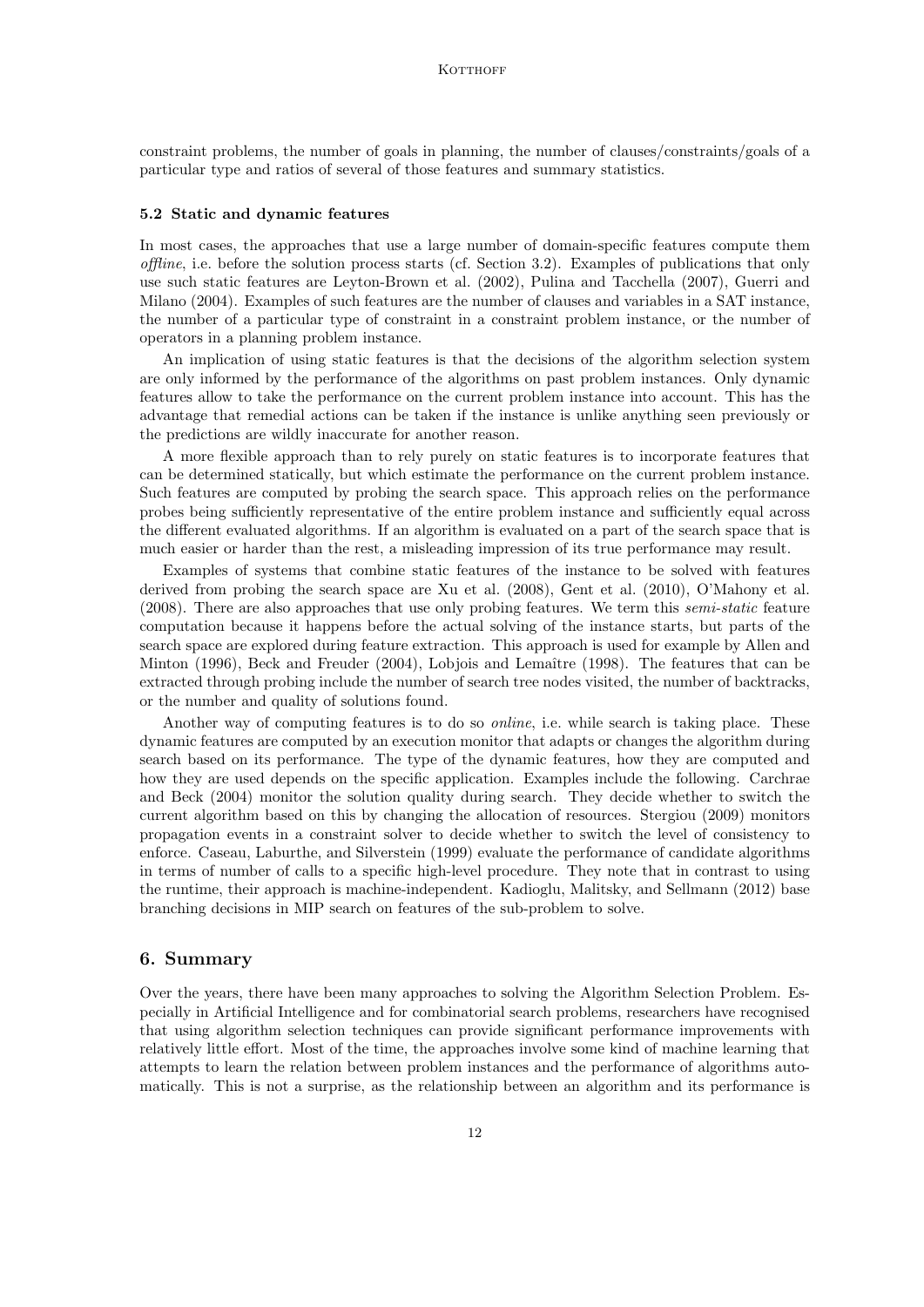often complex and hard to describe formally. In many cases, even the designer of an algorithm does not have a general model of its performance.

Despite the theoretical difficulty of algorithm selection, dozens of systems have demonstrated that it can be done in practice with great success. In some sense, this mirrors achievements in other areas of Artificial Intelligence. SAT is formally a problem that cannot be solved efficiently, yet researchers have come up with ways of solving very large instances of satisfiability problems with very few resources. Similarly, some algorithm selection systems have come very close to always choosing the best algorithm.

This survey presented an overview of the algorithm selection research that has been done to date with a focus on combinatorial search problems. A categorisation of the different approaches with respect to fundamental criteria that determine algorithm selection systems in practice was introduced. This categorisation abstracts from many of the low level details and additional considerations that are presented in most publications to give a clear view of the underlying principles. We furthermore gave details of the many different ways that can be used to tackle algorithm selection and the many techniques that have been used to solve it in practice.

This survey can only show a broad and high-level overview of the field. Many approaches and publications are not mentioned at all for reasons of space. A tabular summary of the literature that includes many more publications and is organised according to the criteria introduced here can be found at http://4c.ucc.ie/~larsko/assurvey/. The author of this survey hopes to add new publications to this summary as they appear.

## **6.1 Algorithm selection in practice**

Algorithm selection has many application areas and researchers investigating algorithm selection techniques come from many different backgrounds. They tend to publish in venues that are specific to their application domain. This means that they are often not aware of each others' work. Even a cursory examination of the literature shows that many approaches are used by different people in different contexts without referencing the relevant related work. In some cases, the reason is probably that many techniques can be lifted straight from e.g. machine learning and different researchers simply had the same idea at the same time.

Even basic machine learning techniques often work very well in algorithm selection models. If the available algorithms are diverse, it is usually easy to improve on the performance of a single algorithm even with simple approaches. There is no single set of approaches that work best – much depends on the application domain and secondary factors, such as the algorithms that are available and the features that are used to characterise problem instances.

To get started, a simple approach is best. Build a classification model that, given a problem instance, selects the algorithm to run. In doing so, you will gain a better understanding of the relationship between your problem instances, algorithms, and their performance as well as the requirements for your algorithm selection system. A good understanding of the problem is crucial to being able to select the most suitable technique from the literature. Often, more sophisticated approaches come with much higher overheads both in terms of implementation and running them, so a simple approach may already achieve very good overall performance.

Another way to get started is to use one of the systems which are available as open source on the web. Several versions of SATzilla, along with data sets and documentation, can be downloaded from http://www.cs.ubc.ca/labs/beta/Projects/SATzilla/. ISAC is available as MATLAB code at http://4c.ucc.ie/~ymalitsky/Code/ISAC-Portfolio\_v2.zip. The R package LLAMA (http://cran.r-project.org/web/packages/llama/index.html) implements many of the algorithm selection techniques described in this paper through a uniform interface and is suitable for exploring a range of different approaches.<sup>2</sup>

<sup>2.</sup> Disclaimer: The author of this article is the primary author of LLAMA.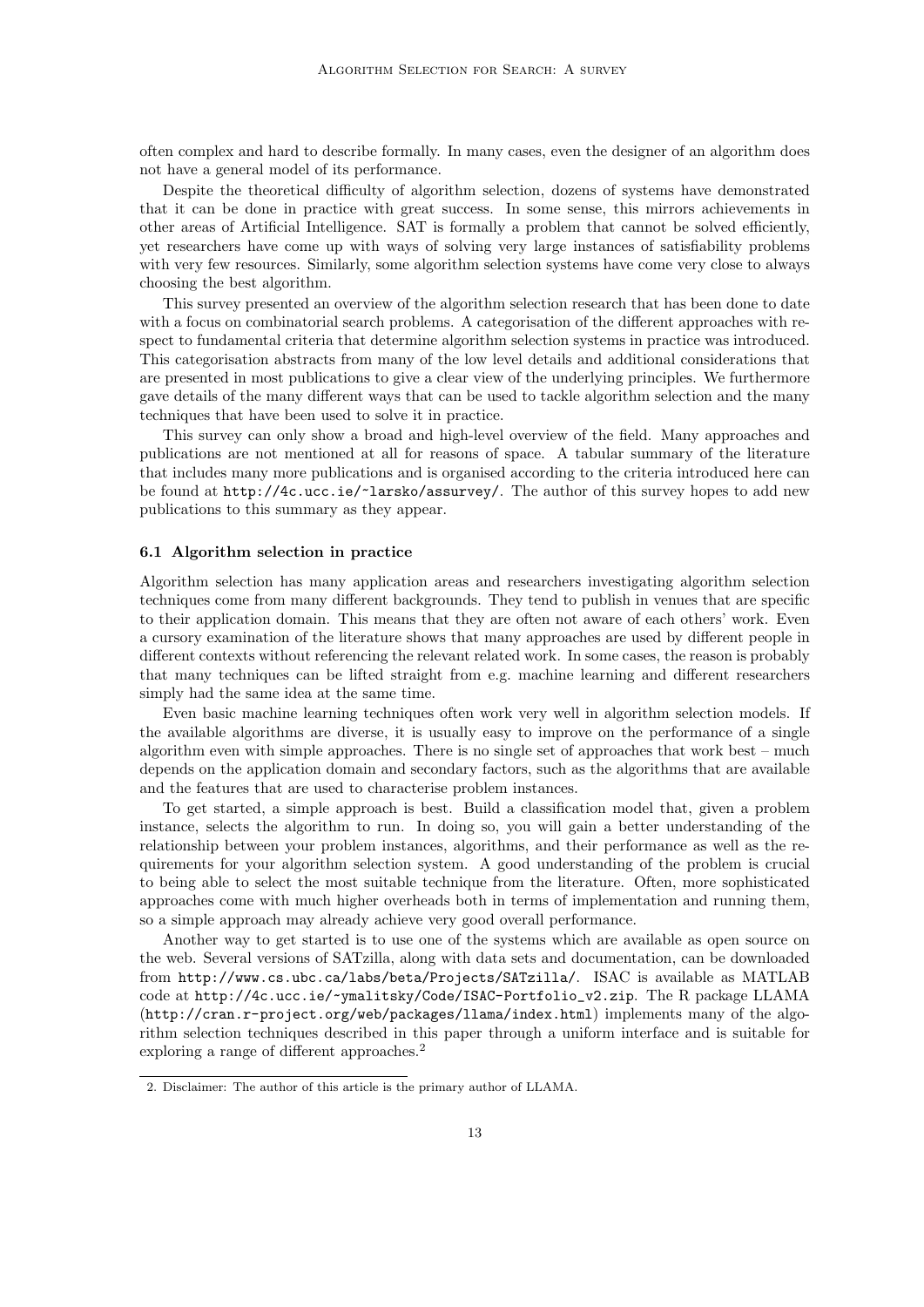#### **6.2 Future directions**

Looking forward, it is desirable for algorithm selection research to become more coordinated. In the past, techniques have been reinvented and approaches reevaluated. This duplication of effort is clearly not beneficial to the field. In addition, the current plethora of different approach is confusing for newcomers. Concentrating on a specific set of techniques and developing these to high performance levels would potentially unify the field and make it easier to apply and deploy algorithm selection systems to new application domains.

Much of algorithm selection research to date has been driven by competitions rather than applications. As a result, many techniques that are known to work well in competition settings are used and systems becoming more and more specialised to competition scenarios. Lacking prominent applications, it remains to be shown which techniques are useful in the real world.

There are many directions left to explore. Using algorithm selection research as a means of gaining an understanding of why particular algorithms perform well in specific scenarios and being able to leverage this knowledge in algorithm development would be a major step. Another fruitful area is the exploitation of today's massively parallel, distributed, and virtualised homogeneous resources.

If algorithm selection techniques were to become widespread in mainstream computer science and software development, a major paradigm shift would occur. It would become beneficial to develop a large number of complementary approaches instead of focusing on a single good one. Furthermore, less time would need to be spent on performance analysis – the algorithm selection system will take care of it.

## **Acknowledgments**

Ian Miguel, Ian Gent and Helmut Simonis provided valuable feedback that helped shape this paper. We also thank the anonymous reviewers whose detailed comments helped to greatly improve it, and Barry O'Sullivan who suggested submitting to AI Magazine. This work was supported by an EPSRC doctoral prize and EU FP7 grant 284715 (ICON).

## **About the author**

Lars Kotthoff is a postdoctoral researcher at Cork Constraint Computation Centre. His PhD work at St Andrews, Scotland, focused on ways of solving the Algorithm Selection Problem in practice.

## **References**

- Aha, D. W. (1992). Generalizing from case studies: A case study. In *Proceedings of the 9th International Workshop on Machine Learning*, pp. 1–10, San Francisco, CA, USA. Morgan Kaufmann Publishers Inc.
- Allen, J. A., & Minton, S. (1996). Selecting the right heuristic algorithm: Runtime performance predictors. In *The 11th Biennial Conference of the Canadian Society for Computational Studies of Intelligence*, pp. 41–53. Springer-Verlag.
- Arbelaez, A., Hamadi, Y., & Sebag, M. (2009). Online heuristic selection in constraint programming. In *Symposium on Combinatorial Search*.
- Beck, J. C., & Freuder, E. C. (2004). Simple rules for low-knowledge algorithm selection. In *CPAIOR*, pp. 50–64. Springer.
- Borrett, J. E., Tsang, E. P. K., & Walsh, N. R. (1996). Adaptive constraint satisfaction: The quickest first principle. In *ECAI*, pp. 160–164.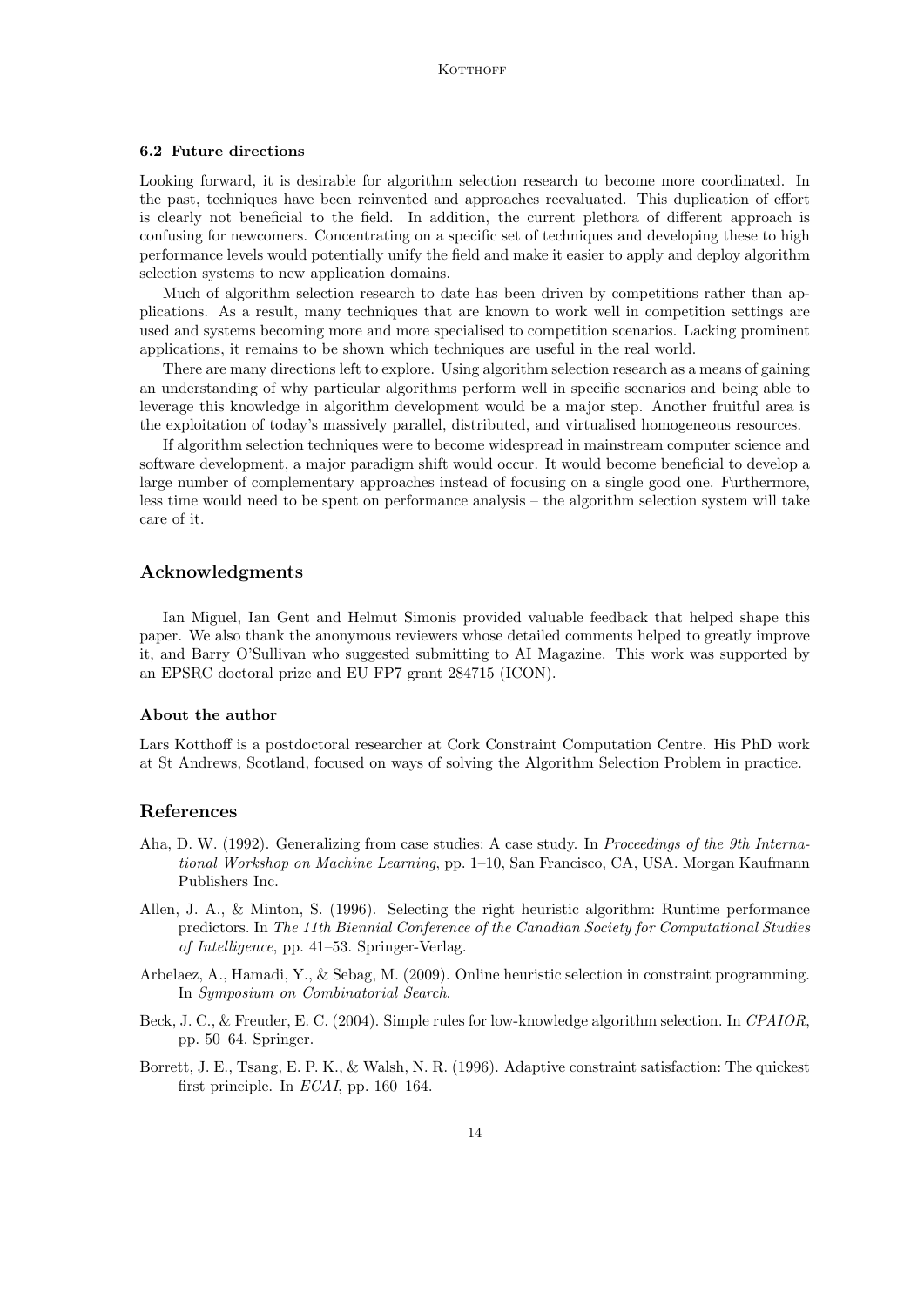- Brodley, C. E. (1993). Addressing the selective superiority problem: Automatic Algorithm/Model class selection. In *ICML*, pp. 17–24.
- Carbonell, J., Etzioni, O., Gil, Y., Joseph, R., Knoblock, C., Minton, S., & Veloso, M. (1991). PRODIGY: an integrated architecture for planning and learning. *SIGART Bull.*, *2*, 51–55.
- Carchrae, T., & Beck, J. C. (2004). Low-Knowledge algorithm control. In *AAAI*, pp. 49–54.
- Caseau, Y., Laburthe, F., & Silverstein, G. (1999). A Meta-Heuristic factory for vehicle routing problems. In *Proceedings of the 5th International Conference on Principles and Practice of Constraint Programming*, pp. 144–158, London, UK. Springer-Verlag.
- Cook, D. J., & Varnell, R. C. (1997). Maximizing the benefits of parallel search using machine learning. In *Proceedings of the 14th National Conference on Artificial Intelligence*, pp. 559– 564. AAAI Press.
- Demmel, J., Dongarra, J., Eijkhout, V., Fuentes, E., Petitet, A., Vuduc, R., Whaley, R. C., & Yelick, K. (2005). Self-Adapting linear algebra algorithms and software. *Proceedings of the IEEE*, *93* (2), 293–312.
- Epstein, S. L., & Freuder, E. C. (2001). Collaborative learning for constraint solving. In *Proceedings of the 7th International Conference on Principles and Practice of Constraint Programming*, pp. 46–60, London, UK. Springer-Verlag.
- Fink, E. (1997). Statistical selection among Problem-Solving methods. Tech. rep. CMU-CS-97-101, Carnegie Mellon University.
- Fukunaga, A. S. (2002). Automated discovery of composite SAT variable-selection heuristics. In *18th National Conference on Artificial Intelligence*, pp. 641–648, Menlo Park, CA, USA. American Association for Artificial Intelligence.
- Fukunaga, A. S. (2008). Automated discovery of local search heuristics for satisfiability testing. *Evol. Comput.*, *16*, 31–61.
- Gagliolo, M., & Schmidhuber, J. (2006). Learning dynamic algorithm portfolios. *Ann. Math. Artif. Intell.*, *47* (3-4), 295–328.
- Gagliolo, M., & Schmidhuber, J. (2008). Towards distributed algorithm portfolios. In *International Symposium on Distributed Computing and Artificial Intelligence, Advances in Soft Computing*. Springer.
- Gent, I., Jefferson, C., Kotthoff, L., Miguel, I., Moore, N., Nightingale, P., & Petrie, K. (2010). Learning when to use lazy learning in constraint solving. In *19th European Conference on Artificial Intelligence*, pp. 873–878.
- Gomes, C. P., & Selman, B. (1997). Algorithm portfolio design: Theory vs. practice. In *UAI*, pp. 190–197.
- Guerri, A., & Milano, M. (2004). Learning techniques for automatic algorithm portfolio selection. In *ECAI*, pp. 475–479.
- Haim, S., & Walsh, T. (2009). Restart strategy selection using machine learning techniques. In *Proceedings of the 12th International Conference on Theory and Applications of Satisfiability Testing*, pp. 312–325, Berlin, Heidelberg. Springer-Verlag.
- Hong, L., & Page, S. E. (2004). Groups of diverse problem solvers can outperform groups of highability problem solvers. *Proceedings of the National Academy of Sciences of the United States of America*, *101* (46), 16385–16389.
- Horvitz, E., Ruan, Y., Gomes, C. P., Kautz, H. A., Selman, B., & Chickering, D. M. (2001). A bayesian approach to tackling hard computational problems. In *Proceedings of the 17th Conference in Uncertainty in Artificial Intelligence*, pp. 235–244, San Francisco, CA, USA. Morgan Kaufmann Publishers Inc.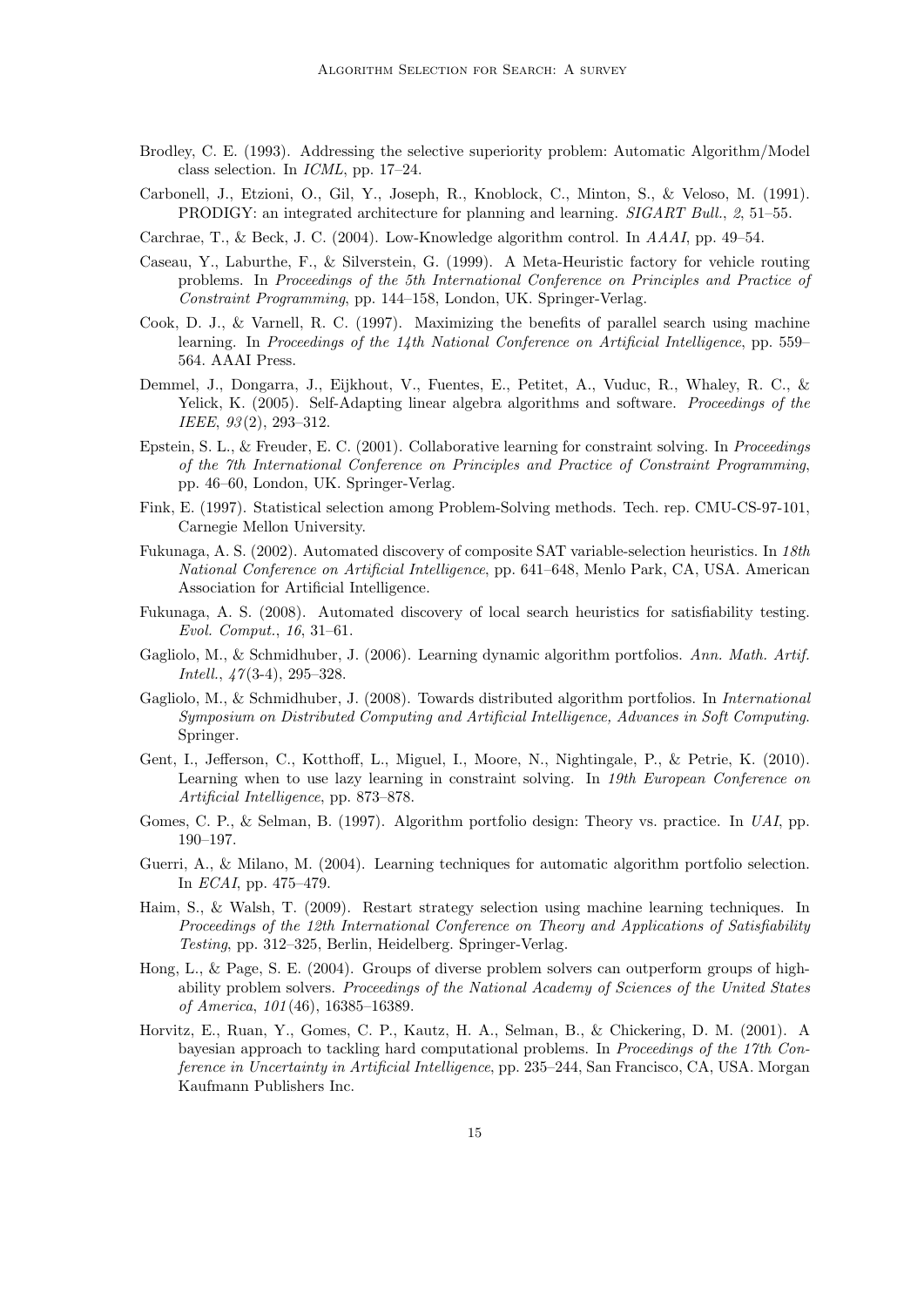- Huberman, B. A., Lukose, R. M., & Hogg, T. (1997). An economics approach to hard computational problems. *Science*, *275* (5296), 51–54.
- Kadioglu, S., Malitsky, Y., Sabharwal, A., Samulowitz, H., & Sellmann, M. (2011). Algorithm selection and scheduling. In *17th International Conference on Principles and Practice of Constraint Programming*, pp. 454–469.
- Kadioglu, S., Malitsky, Y., & Sellmann, M. (2012). Non-model-based search guidance for set partitioning problems. In *AAAI*.
- Kadioglu, S., Malitsky, Y., Sellmann, M., & Tierney, K. (2010). ISAC Instance-Specific algorithm configuration. In *19th European Conference on Artificial Intelligence*, pp. 751–756. IOS Press.
- Kotthoff, L. (2012). Hybrid regression-classification models for algorithm selection. In *20th European Conference on Artificial Intelligence*, pp. 480–485.
- Kotthoff, L., Gent, I. P., & Miguel, I. (2012). An evaluation of machine learning in algorithm selection for search problems. *AI Communications*, *25* (3), 257–270.
- Lagoudakis, M. G., & Littman, M. L. (2000). Algorithm selection using reinforcement learning. In *Proceedings of the 17th International Conference on Machine Learning*, pp. 511–518, San Francisco, CA, USA. Morgan Kaufmann Publishers Inc.
- Langley, P. (1983). Learning search strategies through discrimination.. *International Journal of Man-Machine Studies*, 513–541.
- Leyton-Brown, K., Nudelman, E., & Shoham, Y. (2002). Learning the empirical hardness of optimization problems: The case of combinatorial auctions. In *Proceedings of the 8th International Conference on Principles and Practice of Constraint Programming*, pp. 556–572, London, UK. Springer-Verlag.
- Lobjois, L., & Lemaître, M. (1998). Branch and bound algorithm selection by performance prediction. In *Proceedings of the 15th National/10th Conference on Artificial Intelligence/Innovative Applications of Artificial Intelligence*, pp. 353–358, Menlo Park, CA, USA. American Association for Artificial Intelligence.
- Malitsky, Y., Sabharwal, A., Samulowitz, H., & Sellmann, M. (2013). Algorithm portfolios based on cost-sensitive hierarchical clustering. In *IJCAI*.
- Minton, S. (1996). Automatically configuring constraint satisfaction programs: A case study. *Constraints*, *1*, 7–43.
- Nikolić, M., Marić, F., & Janičić, P. (2009). Instance-Based selection of policies for SAT solvers. In *Proceedings of the 12th International Conference on Theory and Applications of Satisfiability Testing*, SAT '09, pp. 326–340, Berlin, Heidelberg. Springer-Verlag.
- O'Mahony, E., Hebrard, E., Holland, A., Nugent, C., & O'Sullivan, B. (2008). Using case-based reasoning in an algorithm portfolio for constraint solving. In *Proceedings of the 19th Irish Conference on Artificial Intelligence and Cognitive Science*.
- Petrik, M. (2005). Statistically optimal combination of algorithms. In *Local Proceedings of SOFSEM 2005*.
- Pulina, L., & Tacchella, A. (2007). A multi-engine solver for quantified boolean formulas. In *Proceedings of the 13th International Conference on Principles and Practice of Constraint Programming*, CP'07, pp. 574–589, Berlin, Heidelberg. Springer-Verlag.
- Pulina, L., & Tacchella, A. (2009). A self-adaptive multi-engine solver for quantified boolean formulas. *Constraints*, *14* (1), 80–116.
- Rice, J. R. (1976). The algorithm selection problem. *Advances in Computers*, *15*, 65–118.
- Roberts, M., & Howe, A. E. (2006). Directing a portfolio with learning. In *AAAI 2006 Workshop on Learning for Search*.